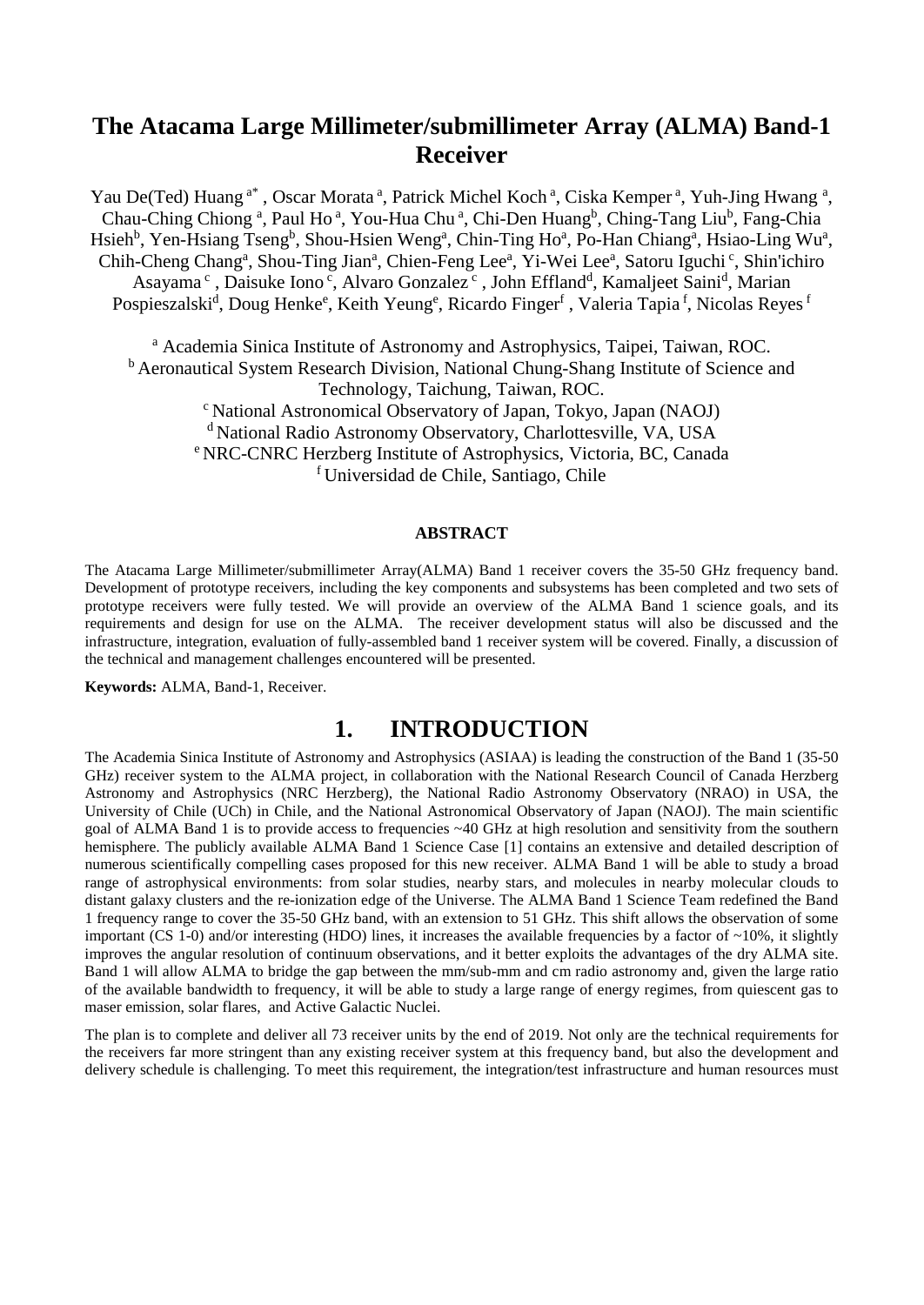be planned to sustain the requirements over the next several years. Industrial involvement is also one of the important elements in the project planning. This document will present an overview of the Band 1 receiver project, the status of receiver development, and the progress of establishing the infrastructure and the projected project time-line.

# **2. SCIENCE GOAL**

- The two main scientific cases of ALMA Band 1 are also two of the ALMA Level One Science Goals:
- *the study of grains in protoplanetary disks to sizes as large as ~1 cm.* Planet formation takes place in disks of dust and gas surrounding young stars. It is in protoplanetary disks where dust grains must agglomerate from sub-micron sizes to larger pebbles, rocks and planetesimals, on a timescale of tens of Myr in order to form terrestrial-like planets. The identification of *where* and *when* dust coagulation occurs is critical to constrain current models of planetary formation. The growth from sub-micron to micron-sized particles can be traced with IR spectroscopy and imaging polarimetry. But, with Band 1, ALMA will be the only facility able to follow the evolution of dust grain growth from mm-sized to cm-sized pebbles in protoplanetary disks. Thus, Band 1 has a crucial role in the localization and characterization of the coagulation processes of dust grains to centimeter sizes in protoplanetary disks.
- *the detection of molecular gas from nearby to high-redshift galaxies (* $6 < z < 10$ *)*. In order to study the first generation of galaxies, it is necessary to study the star-formation properties of high-redshift galaxies. The detection of several transitions of CO, and also of dust continuum, in some high-*z* sources show that there was already a significant abundance of metals and dust by those early epochs, but current sensitivity limitations restrict these findings to the small fraction of hyperluminous infrared galaxies. Band 1 will follow-up on high-*z* detections done in southern sources and will be able to detect rotational transitions of CO, from 1--0 to 6--5 depending on the redshift (for  $z(1)$ ). In particular, Band 1 will be able to detect the CO 3--2 line at redshifts of the era of reionization in the range  $6 < z < 9$  (other ALMA bands can do so with higher-*J* lines, which may be less excited). Additionally, Band 1 will be able to cover redshifts 1.3 *< z < 9,* with a few gaps, using the CO 1-- 0, 2--1, and 3--2 lines. Finally, the wide Band 1 frequency range will open the possibility of carrying out ``blank-sky'' surveys pointing ALMA towards one location and stepping through the whole Band 1 frequency range.
- But, the scientific case for ALMA Band 1 is much more extended:
- study of the fine structure of chemical differentiation in cloud cores, using molecular transitions close to the fundamental rotational levels, which will probe the smallest length scales of chemical variation in cloud cores
- studies of Very Small Grains and spinning dust: the somewhat elusive emission, spatially correlated with thermal dust emission and peaking at ~40 GHz, that traces extremely small dust grains, which may play a central role in the chemical and thermal balance of the ISM.
- observations of complex carbon-chain molecules, including the amino-acids and sugars from which life on Earth may have originally evolved
- study of the bulk of the gas in the Universe, the cold molecular ISM, through the observation of many molecular lines, such as SiO, CS, methanol, carbon-chains, etc, which will allow the study the star formation processes in nearby galaxies in a similar way as it is routinely done for Galactic studies
- the study of the Sunyaev-Zel'dovich effect to probe the physics of galaxy clusters performing high-resolution and high-sensitivity observations of SZE clusters with the goal of detecting cluster substructures
- Solar observations: Band 1 will be the best band to simultaneously observe Solar flares and their acceleration sites in the Sun
- study of magnetic fields through the use of the Zeeman effect: Band 1 receivers will provide the opportunity to measure the initial mass-to-flux ratio of molecular cores through the detection of the Zeeman effect in spectral lines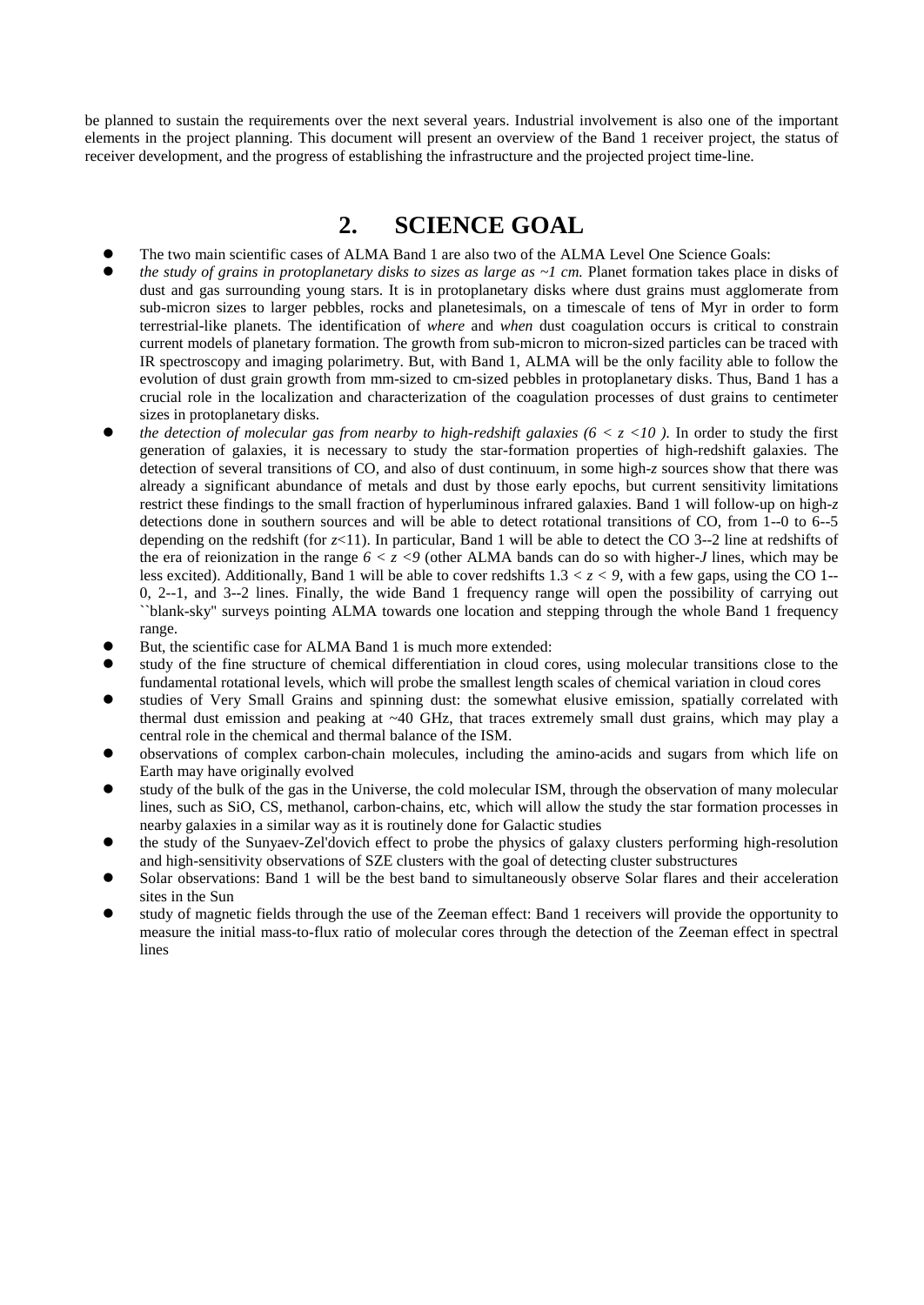# **3. DESIGN**

The ALMA Band 1 Receiver will formally operate in the 35-50 GHz frequency band and coverage in the  $50 - 52$  GHz range is to be achieved on a best-effort basis. The formal frequency range is 35% bandwidth with a center frequency of 42.5 GHz. The receiver comprises of three subsystems: optics, cold cartridge and warm cartridge. The technology used for Band 1 is dual-polarization, SSB heterodyne receiver covering the specified frequency range with an IF band of 4-12 GHz.

A block diagram of the receiver is shown in [Figure 1.](#page-2-0) Unlike the higher frequency ALMA cartridge bands from Band-3 to Band-10 where superconductor-insulator-superconductor (SIS) mixers were used to achieve required sensitivity for signal detection, Band 1 uses hetero-junction field effect transistor (HFET) cryogenically cooled amplifiers as the first receiver stage. In the Band 1 cartridge design, despite the unavoidable optics loss and insertion loss of the orthomode transducer (OMT[\)\[2\],](#page-8-0) the sensitivity of the receiver is mainly determined by the noise and gain performance of the cryogenic low noise amplifiers (LNAs). The incoming beam from the ALMA antenna is refocused by a warm lens, which acts as vacuum window, and collected by a corrugated feedhorn at the 15K stage. The two orthogonal polarizations (0 and 1) are then split using an OM[T\[2\].](#page-8-0) The signals are then amplified with cryogenic low noise amplifiers fixed to the 15K stage [\[3\].](#page-8-1) Since these amplifiers are optimized for low noise, bandwidth and gain rather than input/output RF impedance match, the use of Q Band isolators at the cold cartridge 300K plate section minimizes ripple from signal reflections between the cryogenic amplifier and room temperature amplifier unit.

Since the first stage consists of LNAs, room temperature down-conversion is used in the Band 1 system without compromising receiver sensitivity. To minimize the impact of mixer noise to the system, a commercially available Qband amplifier is used prior to the mixer to further amplify the signal. The upper sideband configuration is realized by using high-pass filter [\[4\]](#page-8-2) after the room temperature Q-band amplifier. The commercially available mixer was chosen to provide high reliability and to simplify maintenance. The IF signals from the mixer are then input to a commercially available IF amplifier to meet ALMA IF power level specifications.



Figure 1: Block Diagram of the Band 1 cartridge assembly

## **4. SYSTEM PERFORMACE**

#### <span id="page-2-0"></span>**4.1 Noise temperature and IF power performance**

Noise temperature and IF power performance Table 1 summarizes the key specifications for Band 1, based on the requirements set by the ALMA Scientific Advisory Committe[e\[5\]\[6\].](#page-8-3) In this section we summarize the performance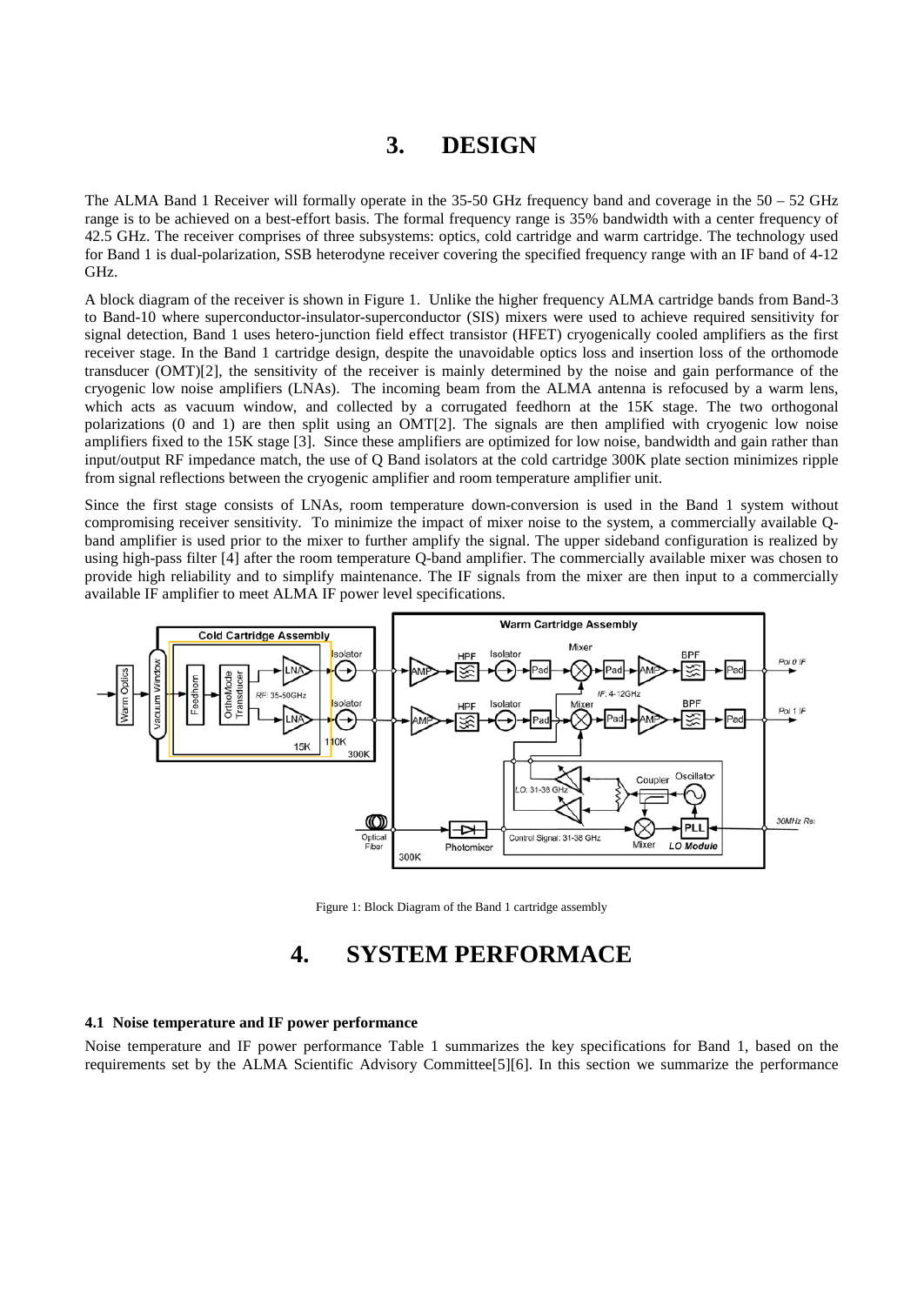achieved for the prototype Band 1 receiver cartridges that were measured in a cartridge test cryostat. The receiver noise temperature was measured by a standard Y-Factor technique using 300K and 80K black body radiators presented in front of the receiver. The receiver noise temperature, integrated over the 4-12 GHz IF band, is presented in [Figure 2](#page-3-0) and [Figure 3](#page-3-1) as a function of LO frequency. The measured receiver noise temperature of the Band 1 receiver cartridge is below 30K full-band for Pol-0 and Pol-1, except some resonant spikes reach 31K.

| Parameter                                       | Specification                                                                                                                    |
|-------------------------------------------------|----------------------------------------------------------------------------------------------------------------------------------|
| RF port frequency range                         | 35.0-50.0GHz/50.0-52.0(Best Effort)                                                                                              |
| LO Port Frequency rang                          | 31.0-40.0 GHz                                                                                                                    |
| IF Port Frequency range                         | $4.0 - 12.0$ GHz                                                                                                                 |
| <b>SSB</b> Noise Temperature                    | $<$ 25 K over 80% of band<br>< 32 K over entire band                                                                             |
| Image band suppression<br>and sideband mismatch | $\geq$ 10 dB over 90% of IF frequency range.<br>> 7 dB over entire IF frequency range.                                           |
| Large signal gain<br>compression                | 5% caused by the different RF load<br>temperatures of 77K and 373K                                                               |
| The total power within<br>the IF band           | $>32$ dBm to $-22$ dBm                                                                                                           |
| IF power variations                             | 4dB p-p over any 2GHz window<br>7dB p-p full band                                                                                |
| large signal gain<br>compression                | <5% @load exchange between 77 K and<br>373K                                                                                      |
| Amplitude stability:<br>Allan variance          | $4.0 \times 10^{-7}$ for timescales in the range of<br>$0.05$ s $\leq T \leq 100$ s<br>$3.0 \times 10^{-6}$ for T = 300 seconds. |
| Signal path phase<br>stability                  | 22fs over 300s                                                                                                                   |
| Aperture efficiency                             | $>80\%$                                                                                                                          |

Table-1 Band 1 CARTRIDGE MAIN PERFORMANCE REQUIREMENTS

The pre-production cartridge maximum receiver IF output power variation within any 2 GHz wide window is shown in [Figure 3](#page-3-1) and [Figure 4.](#page-4-0) and indicates system performance is not compliant with peak-to-peak variation of 4 dB in a 2 GHz window. This 2 GHz power variation is an important receiver parameter, because excessive power variation across the 2 GHz wide sampler bandwidth limits the dynamic range of the backend. The ripple budget indicates the dominant components are the cold LNA and the mis-match between the cold LNA and warm Q-Band LNA. The IF chain, including the IF amplifier, is not the dominant component in ripple budget, as proven by analysis and measurements. A more accurate receiver model will be obtained after collecting additional data using the pre-production cartridges. This would allow us to confirm the 2GHz window specification performance.

<span id="page-3-1"></span><span id="page-3-0"></span>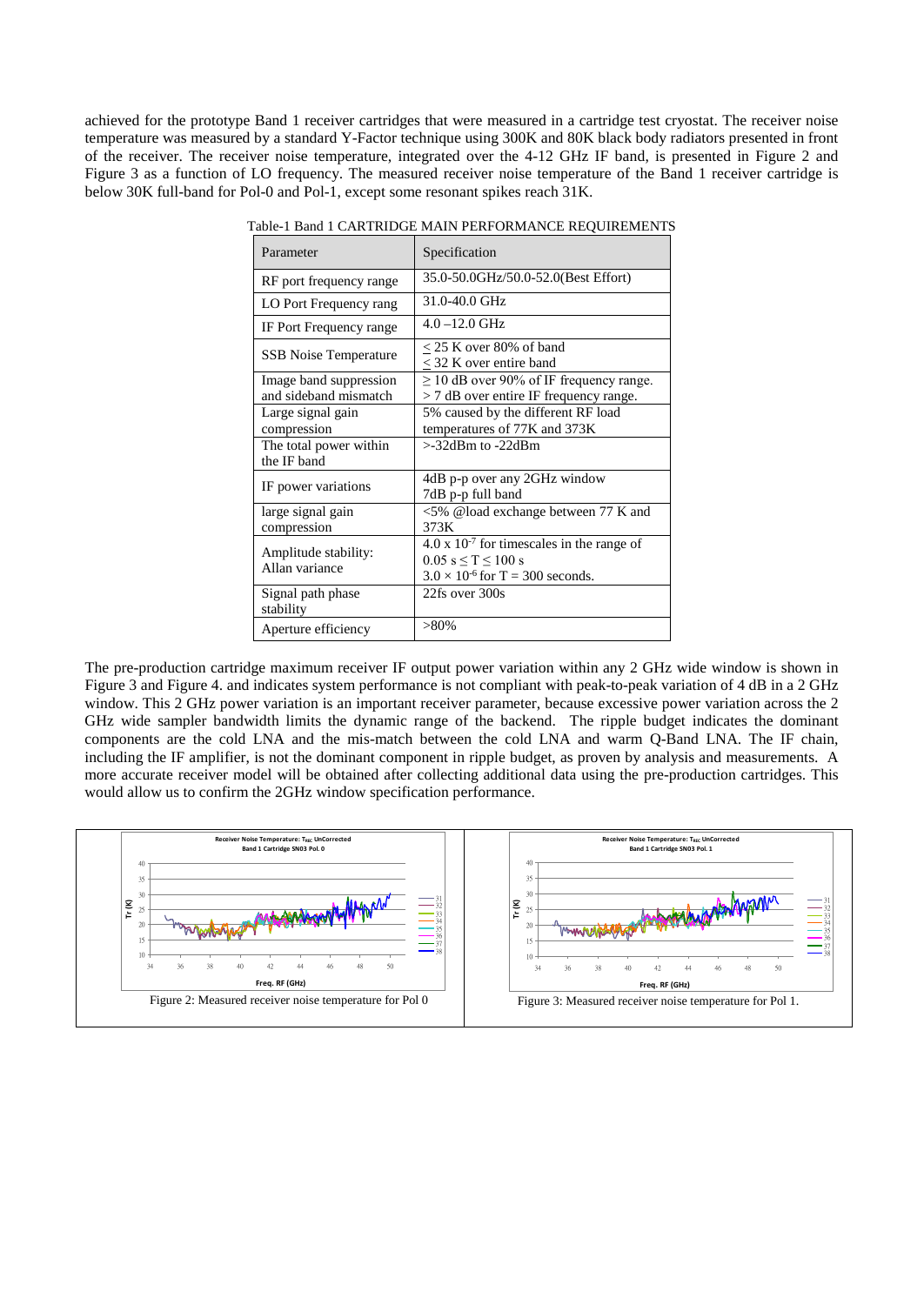

#### <span id="page-4-0"></span>**4.2 Image band suppression and Gain compression**

The image band suppression characterization method injects a weak RF signal from a signal generator into the receiver input and maintains the same input signal power for both USB and LSB. The measured result is mostly greater than 25dB suppression, except the case of  $LO = 38$ GHz and IF = 4GHz, where the corresponded lower sideband RF frequency is 34GHz and the image-band suppression is 10dB, but that is still compliant with specifications. Gain compression is measured by injecting an external signal in the input port of RF and measuring the IF output power from the IF output channels. The test is performed by sweeping the RF input power at different LO frequencies. The gain compression measurement result indicates the Band 1 receiver is compliant with the 5% specification.



Figure 6: Measured image band suppression for Pol 0.

#### **4.3 Amplitude stability and Phase stability**

Amplitude stability and Phase stability Band 1 amplitude stability measures below 2.0 x  $10^{-7}$  for timescales in the range of 0.05 s  $\leq$  T  $\leq$  300 s, and that is compliant with the specification as shown for an LO frequency of 38 GHz in [Figure 6](#page-5-0) (Pol 0) and [Figure 7](#page-5-1) (Pol 1). Measured phase stability for all the LO frequencies is below 10fs, which meets specifications.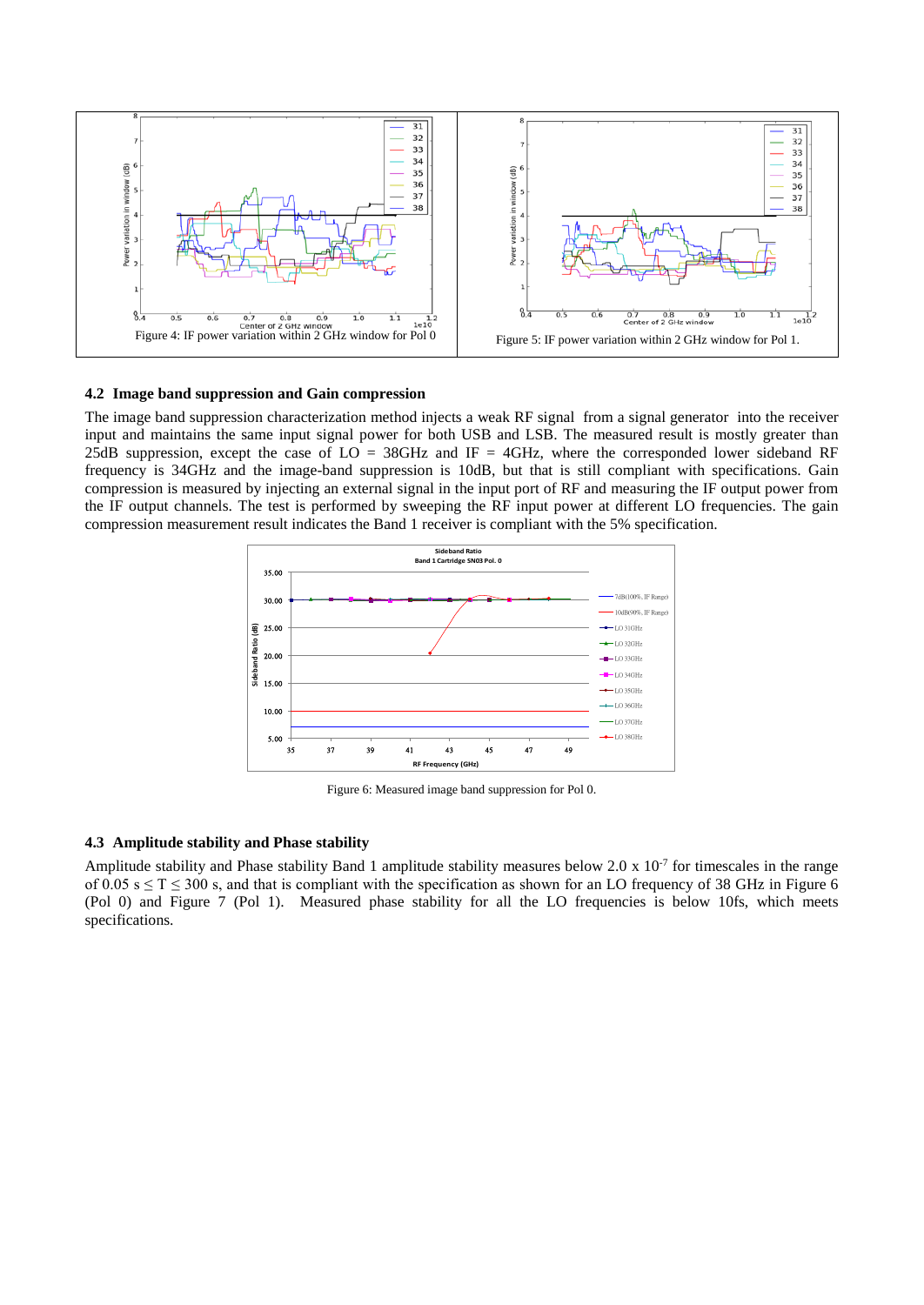

#### <span id="page-5-1"></span><span id="page-5-0"></span>**4.4 Receiver Optics performance**

The ALMA band 1 optics layout is shown in [Figure 8.](#page-5-2) It consists of a compact spline-profile corrugated horn machined from a single block of aluminum, a low-loss HDPE one-zone bi-hyperbolic lens and the holder of the lens, including vacuum interfaces. The optics design of the ALMA band 1 receiver considers the beam should be tilted 2.48° with respect to the cryostat axis, in order to point towards the sub-reflector. In consequence, the horn and the lens are tilted toward the sub-reflector in the same angle. Moreover, in order to minimize the truncation in cryostat apertures, the horn has been placed 5 mm away from the 15K IR filter. This is as close as possible without risking collision during cooldown. The lens is located at 80 mm from the cryostat top plate on a holder structure. Since the lens is used as vacuum window, the assembly is composed of several components, a holder that provides the appropriate distance, a support ring that uniformly distributes the load across the lens in order to avoid vacuum leaks and O-rings as vacuum seals. The diameter of the lens and holder are as large as possible without risking collision with some instruments placed above the ALMA cryostat, in particular, the support arm of the Water Vapor Radiometer. This mechanical restriction on the lens size has an important impact on optical performance, since this effectively limits the maximum achievable aperture efficiency to 84%, which is close to the 80% ALMA specification. The optical design achieved values of aperture efficiency between 82 and 83.5%. Measured aperture efficiency has decreased 1.7% in average with respect to the simulations, showing 4 frequency points below 80% which is out of specifications. This is mostly due to effects associated with truncation at cryostat apertures, and reflection and impedance coupling in cryostat IR filters.



<span id="page-5-2"></span>Figure 9: Cross-section of the baseline optical design. 1: Spline profile horn antenna, 2: 15 K infrared filter, 3: 110 K infrared filter, 4: lens holder, 5: One-zone modified Fresnel lens.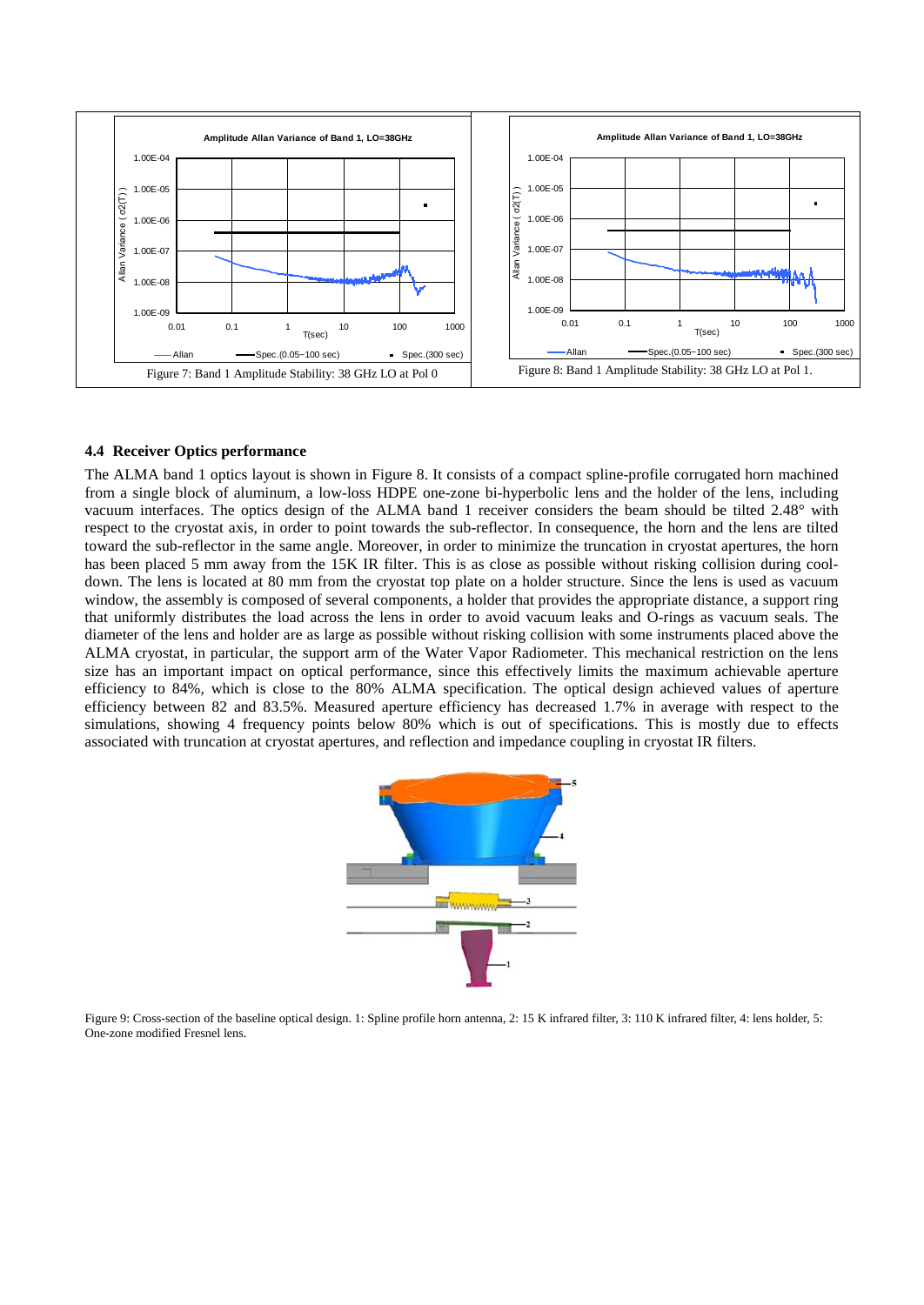

Figure 10: Full system efficiencies for polarizations 0 and 1.

# **5. BAND 1 RECEIVER PRODUCTION**

Development and production of the ALMA Band 1 receiver benefits from the use of standard commercially obtainable components where possible, and only when no alternatives are available, custom made components are used. During the production phase, NRAO and NRC Herzberg will not only contribute components development but will also supply the production components: 1st LO (NRAO), Cold Low Noise Amplifier (NRAO) and OMT (NRC Herzberg) in the same manner as STFC/RAL (ALMA cartridge body). The University of Chile is focusing on supplying the optics components including the horn and lens. Band 1 receiver production will be carried out by the Aeronautical System Research Division (ASRD) who previously, in cooperation with ASIAA, staffed the East Asia Front End Integration Center (EA FEIC) that constructed and tested about a third of the 73 front ends during ALMA production.

#### **5.1 Project Management Approach**

The Band 1 Project Manager is responsible for managing and executing this project according to a formal ALMA Project Plan and its Subsidiary Management Plans. The project team consists of personnel from the ASIAA technical group, ASRD technical group, ASRD quality control/assurance group, and the testing group. The project manager closely interacts with all these resources to optimize project planning.

The project team is a matrix in that team members from each organization continue to report to their organizational functional management throughout the duration of the project. The project manager is responsible for communicating with organizational functional managers on the progress and performance of each project resource. The Band 1 Project Management framework embodies the project life cycle and five major project management process groups.

#### **5.2 Facility and Staff**

Band 1 cartridge integration and testing converted the former EA FEIC to the Band 1 integration and testing lab. The test system was converted and modified for Band 1 production unit integration and testing during the development phase (2013-2015) in conjunction with the assembly and testing of the prototype receivers, and the test procedures were also refined in the same period.

[Figure 10](#page-7-0) shows the Band 1 production process and relationship (outside partners and vendors are omitted from this diagram). Trained personnel is necessary for both tasks during the production phase, and the availability of qualified staff could adversely impact the Band 1 cartridge delivery schedule. To mitigate this risk, we are establishing a training program to ensure new staff rapidly acquire the necessary knowledge and a cross-training technique is being developed where multiple team members possess the same skill sets.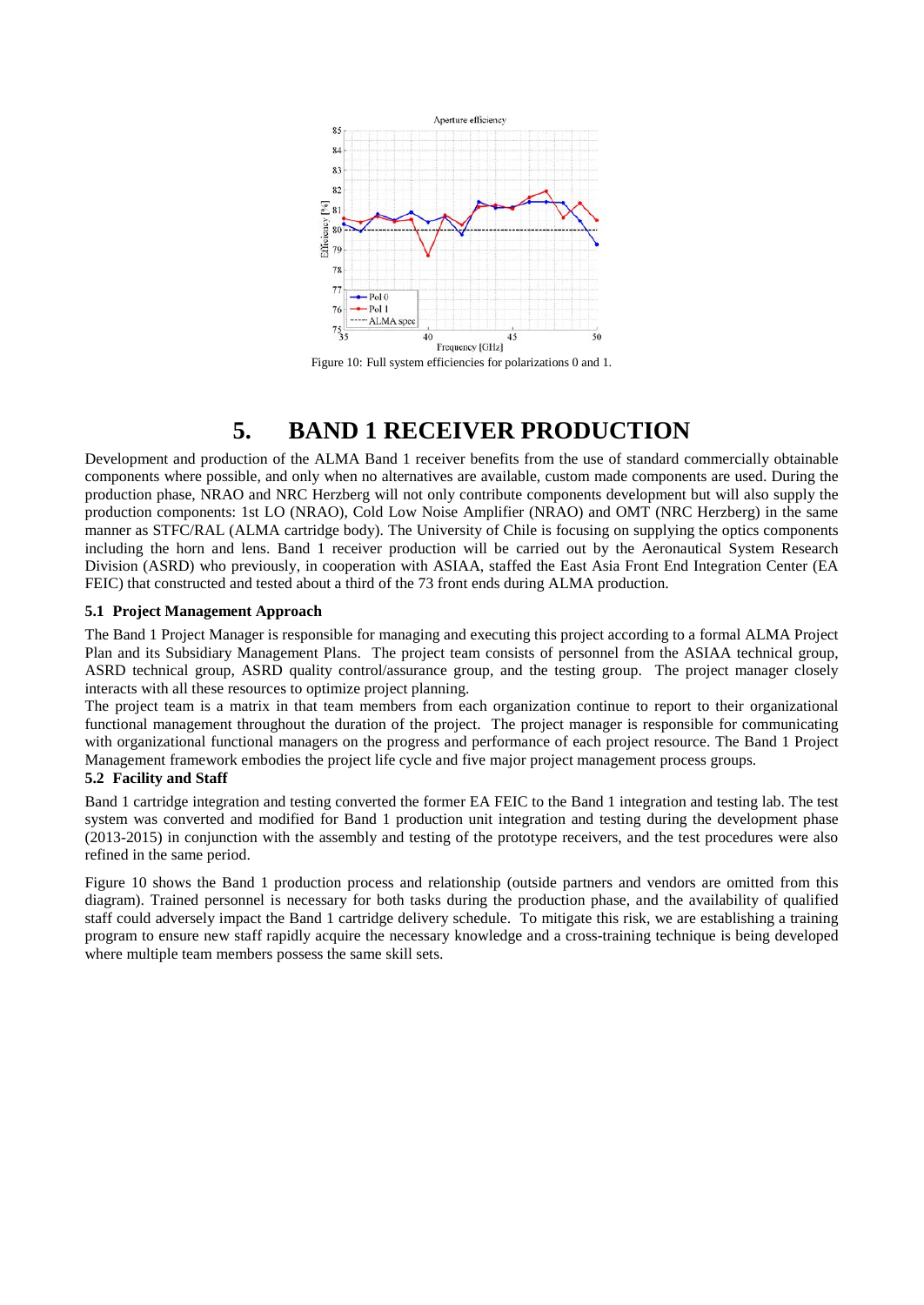

#### <span id="page-7-0"></span>**5.3 Production Schedule**

The first year of the production phase in year 2016 is dedicated to setting up a second complete receiver test line that allows for a higher production rate of approximately two receivers per month starting from middle of 2017. The goal is to complete the last (73rd) receiver delivery to the ALMA Operation Support Facility (OSF) by the end of 2019.

## **6. CONCLUSION**

We have assembled and fully characterized an ALMA band 1 receiver that exhibits good sensitivity and wide bandwidth coverage without performance degradation. The design is constrained by the truncation and coupling effects of the IR filters, which are already installed in the receivers and whose modification is prohibitively expensive, that degrade beam efficiencies. Despite that constraint, we are still able to demonstrate an optics design with at least 80% except for 4 frequencies. Achieving the aggressive schedule requires careful planning and cooperation among a matrix of widelyscattered teams, using the best available components at the time of assembly. The EA FEIC facility, whose teams successfully integrated and tested about one third of the 70 ALMA receivers, is leveraged for Band 1 production integration and testing to provide an experienced staff. Established PA/QA processes of that facility will be employed to continue and promote the safety and product assurance activities for Band 1 production.

## **7. ACKNOWLEDGMENT**

The authors would like to thank Academia Sinica for support to establish the international collaboration and consortium on the ALMA band-1 development. U.Chile thanks the support of CONICYT through the fund CATA-Basal PFB06 for band-1 optics development.